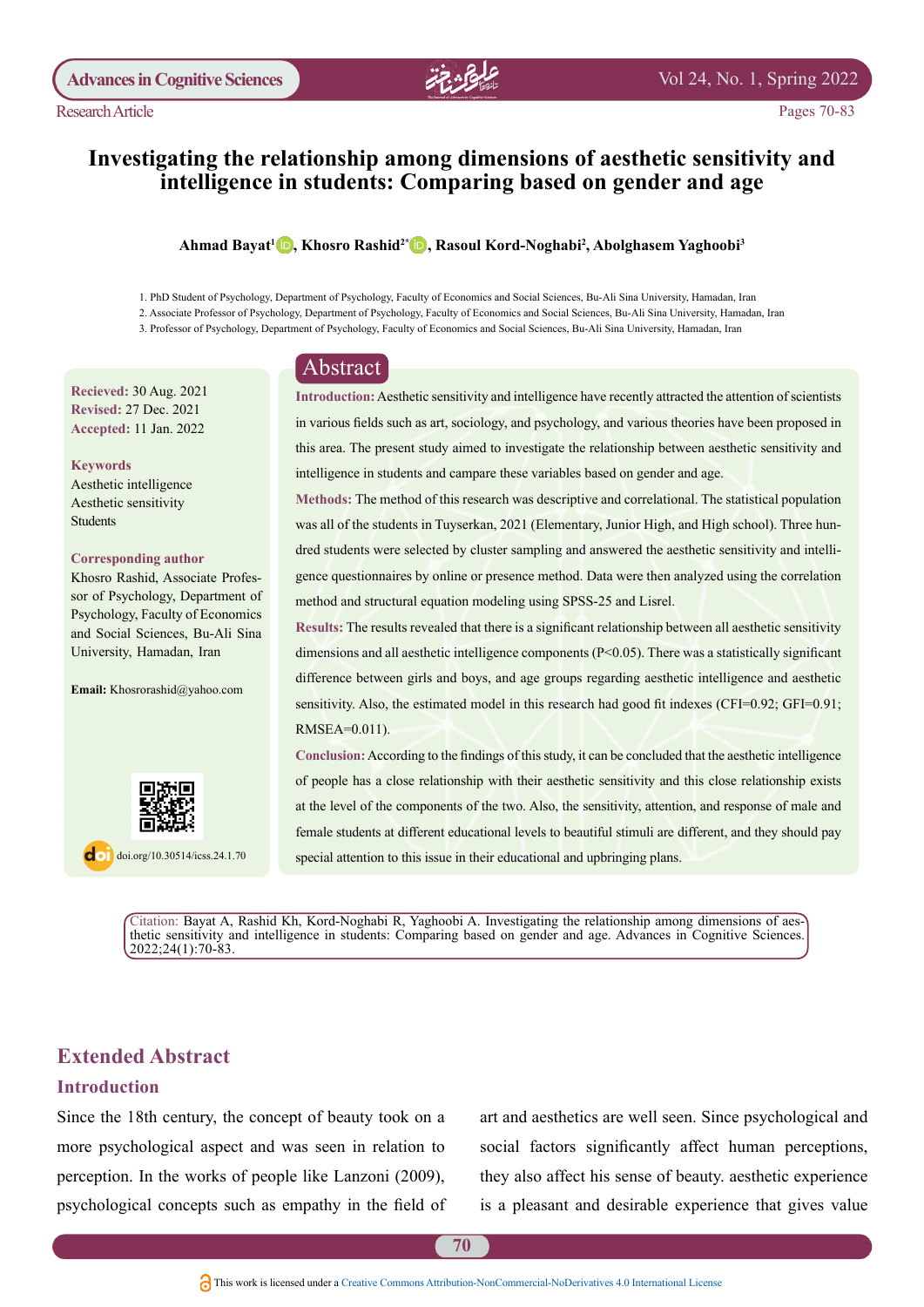and meaning to life. This experience is based on an in-<br>ner-contemplation that makes him better understand his environment, an experience that requires people to focus selves at all times. aesthetic sensitivity and intelligence on specific aspects of their environment and within themious theories have been proposed in this area. The present ous fields such as art, sociology, and psychology, and varhave recently attracted the attention of scientists in varithetic sensitivity and intelligence in students and com-<br>pare these variables based on gender and age. study aimed to investigate the relationship between aes-<br>thetic-sensitivity and intelligence in students and comstudy aimed to investigate the relationship between aes-

#### **Methods**

tional. The statistical population of this study was all The method of this research is descriptive and correlaserkan, the academic year  $2019-2020$ ; the number of students (primary, junior high, and high school) in Tuythis group is  $12460$  people. Thus,  $4325$  people studied in primary school, 3766 in the first secondary school, and 4369 in the second secondary school. The sample was selected from male and female students. To identify the cation of theories such as Piaget's theory. However, by age subgroups studied, it is possible to use the classifimodeling the research of Rashid, Worrell, and Kenny  $(2014)$  five age subgroups, 7 to 9 years, 9 to 11 years, 11 to 13 years, 13 to 15 years, and 15 to 17 years, were examined. Accordingly, the current study will have two gender groups and five age groups, and in each of these subgroups, 30 people were selected in each age group. Therefore, a sample of 300 students was examined. The sampling method in this study was a combination of a cluster sampling method and a simple random sampling method. In this way, the cluster method was first used to select the desired schools, and then the simple random method was used to select the participants. Due to the current situation of the Coronavirus epidemic, some of the questionnaires were administered online and others in person. The Structural Equation Model and Pearson correlation coefficient were used to test the hypotheses of this study. The software used for data analysis was SPSS-<br>25 and Lisrel.

#### **Results**

There is a significant relationship between the dimensions of aesthetic sensitivity and the components of aesthetic tween aesthetic sensitivity and intelligence is significant. intelligence  $(P<0.001)$ . In this regard, the relationship be-The value of  $X2$  was 169.48, and the DF was 87. Relative el. The Comparative Fit Index (CFI) and the Goodness of  $X2$  (1.948) indicates an acceptable situation for the mod-Fit Index (GFI) were  $0.92$  and  $0.91$ , respectively, which are acceptable. Also, the Normed Fit Index (NFI) and the Root Mean Square Error of Approximation (RMSEA) as tively, which shows that the model fits well. The highest the most general fit indices are  $0.91$  and  $0.011$ , respecestimate is related to the effect of the natural dimension thetic intelligence  $(0.87)$ . The lowest estimate is related of aesthetic sensitivity on the natural component of aessitivity on the sensory-emotional component of aesthetic to the effect of the practical dimension of aesthetic sencant at ae level of less than  $0.01$  (P<0.001). There is a intelligence  $(0.45)$ . All the estimated effects are signifisignificant difference between male and female students in terms of aesthetic sensitivity and intelligence; because, according to the Pilay effect index, calculated  $F(517.54)$ is significant at the level of  $P \le 0.05$  ( $P = 0.001$ ). Also, the ceptable value. More than 98% of male and female stu-<br>dents are due to their differences in aesthetic sensitivity calculated ETA coefficient (0.983) is considered an acceptable value. More than 98% of male and female stucalculated ETA coefficient  $(0.983)$  is considered an acference between these two groups is significant in terms ity and intelligence of girls and boys shows that the difand intelligence. Comparing the mean aesthetic sensitivof aesthetic sensitivity and intelligence  $(P< 0.05)$ . There is a significant difference between age groups in terms of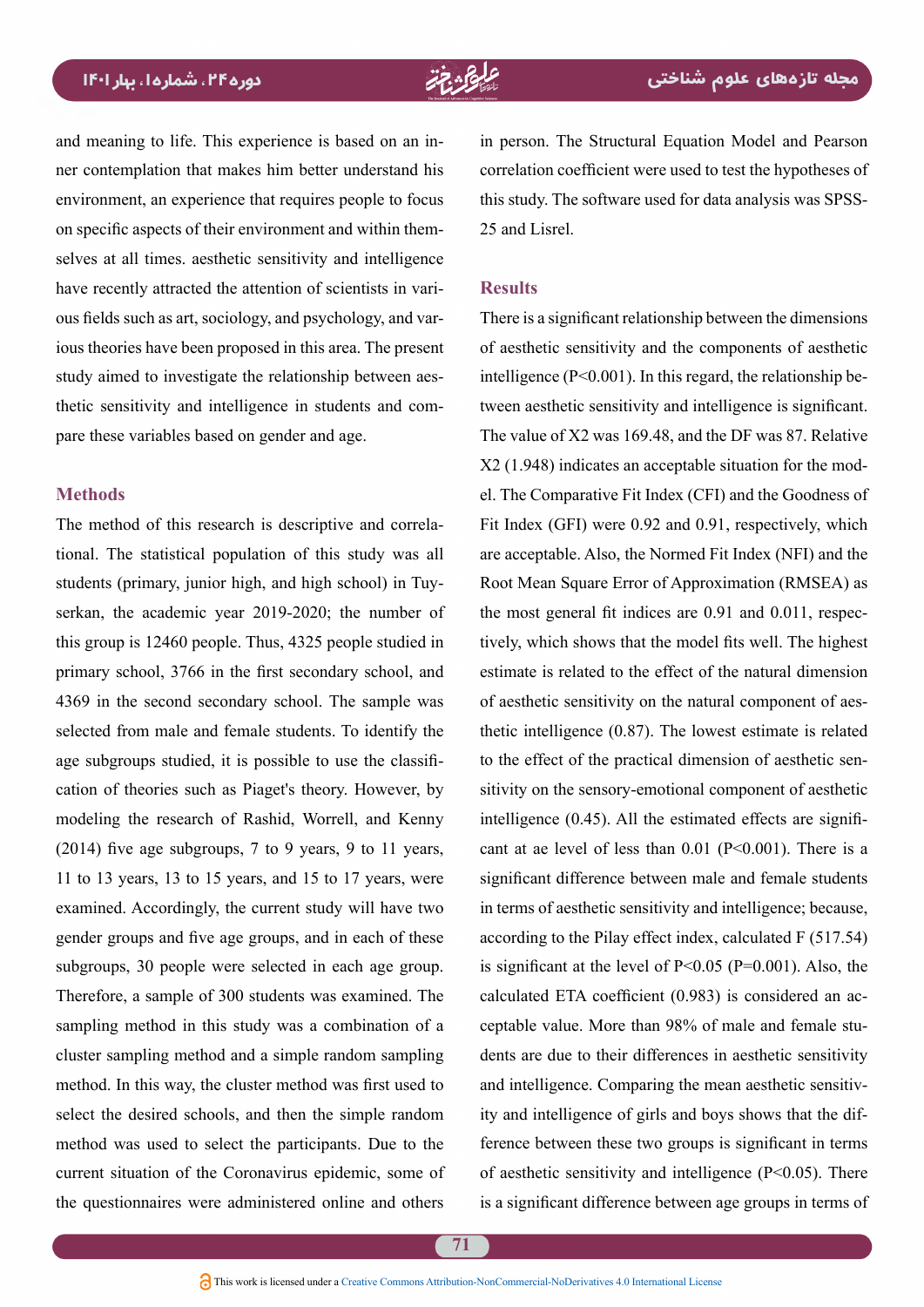aesthetic sensitivity and intelligence; because, according cant at the level of  $P \le 0.05$  ( $P = 0.001$ ). Also, the calculated to the Pilay effect index, calculated  $F(874.28)$  is signifiue. More than 85% of the different age groups are due to ETA coefficient  $(0.854)$  is considered an acceptable valtheir differences in aesthetic sensitivity and intelligence.

#### **Conclusion**

has a next a set intelligence and compare them based ships of aesthetic sensitivity dimensions with compo-This study aimed to investigate the structural relationon gender and age groups in students. In this regard, statistical analysis of data collected in this study using lationship between aesthetic sensitivity and intelligence. structural equation modeling showed that there is a remensions of aesthetic sensitivity and the components of Also, a significant relationship was found between the diaesthetic intelligence in students. In general, the findings tically acceptable fit indices. As a result, the collected of this study indicated that the studied model has statisfirm the research hypotheses and the conceptual model data and the findings obtained from their analysis conof the research. In addition, the relationships between the nificant relationship between aesthetic sensitivity and studied paths in the model revealed that there is a sigintelligence. The dimensions of aesthetic sensitivity are also related to the components of aesthetic intelligence. The difference between girls and boys and the difference between age groups in terms of aesthetic sensitivity and intelligence were also statistically significant. Planners, policymakers, and education staff need to address these issues. Art students can also consider the findings of this study. Finally, the data collection method of this research (questionnaire) can be mentioned as one of its main limitations.

# **Ethical Considerations Compliance with ethical guidelines**

Ethical principles in research, such as informed consent and the least risk, are observed in this research. Since the participants were in the age group of fewer than 18 years old, coordination with their parents was also done, and informed consent was obtained from them. In addition, ty of participants' information has been observed in this the ethical principle of confidentiality and confidentialistudy.

#### **contributions' Authors**

tance and publication of the article. Khosrow Rashid: Ahmad Bayat: Writing, analyzing, and pursuing accepodological points. Abolghasem Yaghoobi: Consulting sool Kordaghabi: Consulting professor, explaining meth-Supervisor, providing guidance on editing the article, Raprofessor, editing the article.

### **Funding**

This research was done at the personal expense of the first author and had no sponsorship.

#### **Acknowledgments**

This article is taken from the doctoral dissertation of the proval date 25 June 1399) approved by the Faculty of first author of the article (activity number  $21755$  and appress our gratitude and appreciation to all the participants sity of Hamadan. Hence, we consider it necessary to ex-Economics and Social Sciences of Bu-Ali Sina Univerin this research, as well as the staff of the Education Department of Tuyserkan city.

### **Conflict of interest**

This article has not any conflict of interest for the authors.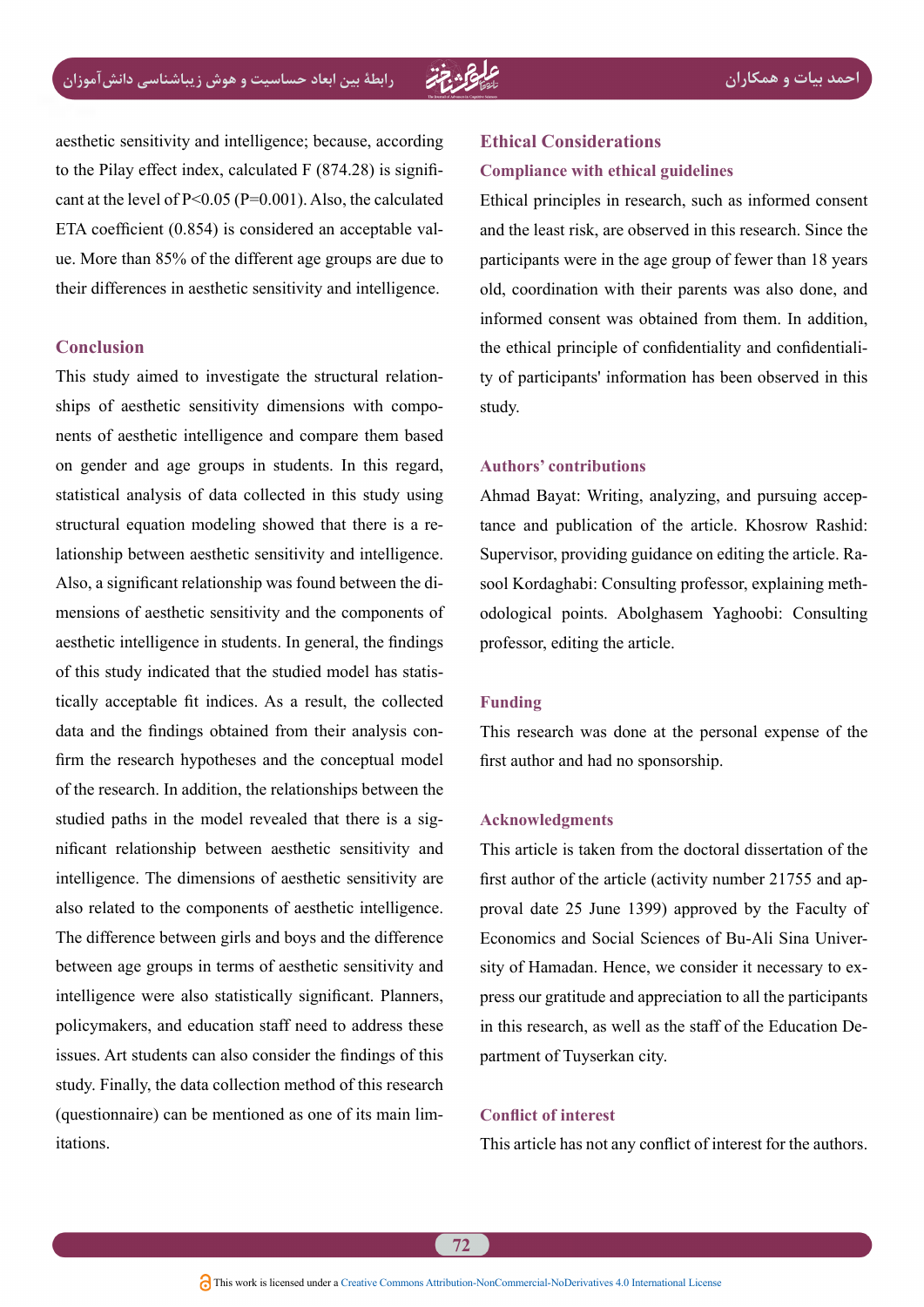## مقاله پژوهشی

# دوره ۲۴، شماره ا، بهار ۱۴۰۱

# **رابطۀ ابعاد حساسیت و هوش زیباشناسی در دانشآموزان: مقایسه برپایۀ جنسیت و سن**

احمد بیات'۞، خسرو رشید'\*۞، رسول کردنوقابی'، ابوالقاسم یعقوبی<sup>۳</sup>

. دانشجوی دکتری روانشناسی، گروه روانشناسی، دانشکدۀ علوم اقتصادی و اجتماعی، دانشگاه بوعلی سینا، همدان، ایران .2 دانشیار گروه روانشناسی، دانشکدۀ علوم اقتصادی و اجتماعی، دانشگاه بوعلی سینا، همدان، ایران .3 استاد گروه روانشناسی، دانشکدۀ علوم اقتصادی و اجتماعی، دانشگاه بوعلی سینا، همدان، ایران

چکیده

**دریافت: 1400/06/08 اصالح نهایی: 1400/10/06 پذیر ش: 1400/1001** 

## **واژههای کلیدی**

هوش زیباشناسی حساسیت زیباشناسی دانشآموزان

#### **نویسنده مسئول**

خسرو رشید، دانشیار گروه روانشناسی، دانشکدۀ علوم اقتصادی و اجتماعی، دانشگاه بوعلی سینا، همدان، ایران

**ایمیل:** com.yahoo@Khosrorashid



 $\int$  doi.org/10.30514/icss.24.1.70

**مقدمه:** حساسیت و هوش زیباشناسی به تازگی مورد توجه دانشمندان حوزههای مختلف هنر، جامعهشناسی، و روانشناسی قرار گرفته و نظریههای گوناگونی در مورد آن ارائه شده است. هدف این پژوهش بررسی رابطۀ ابعاد حساسیت و هوش زیباشناسی در دانشآموزان و مقایسه این متغیرها برپایۀ جنسیت و سن بود. **روش کار:** روش این پژوهش توصیفی و از نوع همبستگی بود. جامعۀ آماری شامل دانشآموزان شهر تویسرکان )دورههای

دبستان، متوسطۀ نخست، و متوسطۀ دوم( در سال 1400 بود. تعداد 300 دانشآموز به روش نمونهگیری خوشهای انتخاب شدند و پرسشنامههای حساسیت و هوش زیباشناسی را به روش آنالین یا حضوری پاسخ دادند. دادهها با روش همبستگی و مدل معادالت ساختاری و به کمک نرمافزارهای -25SPSS و Lisrel تجزیه و تحلیل شدند.

**یافتهها:** یافتهها نشان داد که بین همۀ ابعاد حساسیت و هوش زیباشناسی رابطۀ معنادار وجود دارد )0/05<P). بین دختران و پسران و نیز گروههای سنی از نظر هوش زیباشناسی و حساسیت زیباشناسی تفاوت آماری معنادار به دست آمد. همچنین، مدل برآورد شده در این پژوهش از برازش خوبی برخوردار بود )0/92=CFI؛ 0/91=GFI؛ و 0/011=RMSEA). **نتیجهگیری:** با توجه به یافتههای این پژوهش میتوان نتیجه گرفت که هوش زیباشناسی افراد با حساسیت زیباشناسی آنان رابطۀ نزدیکی دارد و این ارتباط نزدیک در سطح مؤلفههای این دو نیز وجود دارد. همچنین حساسیت، توجه، و پاسخدهی دانشآموزان دختر و پسر در پایههای تحصیلی گوناگون نسبت به محرکهای زیبا متفاوت است و باید در برنامهریزیهای آموزشی و پرورشی خود به این موضوع توجه ویژهای داشته باشند.

#### **مقدمه**

زیباشناسی یکی از تواناییهای انسان برای درک بهتر پدیدههای سخت مانند تندیس و نرم مانند موسیقی است )[1](#page-11-0)(. واژۀ زیباشناسی از ریشۀ Aesthetos یونانی به معنای ادراک حسی است )[2](#page-11-1)(. از قرن 18 به بعد، مفهوم زیباشناسی جنبۀ روانشناختی بیشتری به خود گرفت و در ارتباط با ادراک، هوش، و حساسیت بررسی شد [\)3\(](#page-11-2). حساسیت زیباشناسی به عنوان توانایی تشخیص و درک زیبایی و برتری ترکیببندی و نیز داوری

دربارة شایستگی هنری برپایة معیارهای ارزش زیباییشناختی تعریف شده است (۴) که بر میزان توانایی افراد در خلق آثار هنری اثرگذار است [\)5\(](#page-12-1). Corradi و همکاران مفهوم تازهای از حساسیت زیباییشناختی را معرفی کردهاند که به عنوان میزان ارزشگذاری زیباییشناختی یک فرد تحت تأثیر یک ویژگی خاص است و اساس آن بر پایة چهار ویژگی برجسته شامل پیچیدگی، تقارن، طراحی، و تعادل قرار دارد [\)6\(](#page-12-2). برخی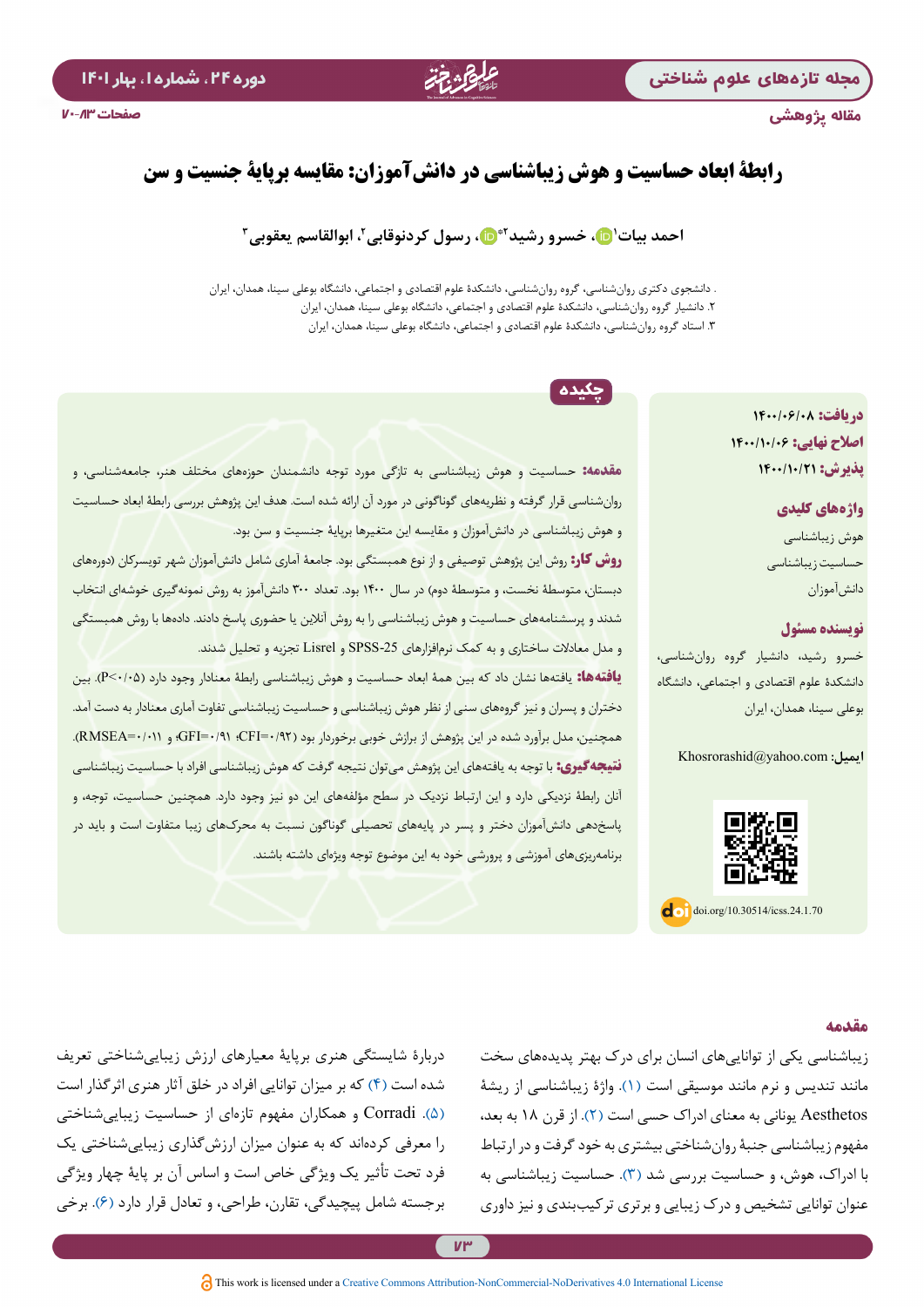افراد نسبت به دریافت محرکهای زیبا از محیط حساستر هستند و برخی حساسیت کمتری دارند. در دریافت زیبایی عواملی مانند تجربه، دانش، و عوامل روانی\_اجتماعی نقش مهمی دارند [\)7\(](#page-12-3). پس، حساسیت زیباشناسی را میتوان میزان آمادگی و حساس بودن افراد برای توجه، دریافت، و پاسخدهی ارزیابانۀ هیجانی متناسب با هر محرک زیبا و نازیبا تعریف کرد.

حساسیت زیباشناسی میتواند با توانایی شناختی افراد نیز در ارتباط باشد. هوش یکی از مهمترین این تواناییها است. در واقع، هوش یک توانایی ذهنی است که فرد را قادر میسازد تا به طور منطقی بیندیشد، فعالیت هدفمند داشته باشد، و به طور مؤثر با محیط خود به کنش دوسویه بپردازد [\)8\(](#page-12-4). هوش زیباشناسی توانایی فرد برای درک، تفسیر، و بیان احساساتی است که توسط یک شئ یا تجربة خاص برانگیخته میشود. هوش زیباشناسی را میتوان توانایی توجه، دریافت، و پاسخدهی ارزیابانۀ هیجانی متناسب با هرگونه محرک زیبا و نازیبا تعریف نمود که هدفمند است و دربردارندۀ کنش متقابل با محیط میباشد که تنها دربارۀ زیبایی نیست، بلکه به لذت بسیار اشاره دارد که از راه حس دریافت میشود [\)9\(](#page-12-5). از نظر Mucha حضور، اصالت، و سنتز عناصر اساسی هوش زیباشناسی هستند [\)10\(](#page-12-6). Nieminen و همکاران تجربههای زیباییشناختی را شامل اجزای حسی، ادراکی، عاطفی، و شناختی میدانند [\)11\(](#page-12-7). فرآیندهای زیباییشناختی معموال به عنوان خوشایند و باارزش تجربه میشوند و برای افراد تجربههای مهم و ارزشمندی هستند. به دلیل ماهیت چندبُعدی خود، این فرآیندها چندین ناحیه از مغز را درگیر میکنند.

پژوهشگران به دنبال شناسایی مناطق مغزی درگیر در فعالیت عصبی هنگام پاسخ به محرکهای زیبا هستند. یافتههای زیباییشناسی عصبی نشان میدهد که مناطق پسسری جانبی و پیشپیشانی درگیر در تکالیف زیباشناسی هستند [\)12](#page-12-8)(. یافتههای Cattaneo و همکاران نشان داد که قشر پیشپیشانی چپ و قشر آهیانهای خلفی درگیر در تکالیف زیباشناختی هستند [\)13](#page-12-9)(. البته بسته به تمایالت و تجربههای افراد و نیز نوع تکلیف (بازنمایی یا انتزاعی) ناحیۀ مغزی درگیر تفاوت دارد. عالوه بر نواحی پسسری و پیشانی، Zhang و همکارانش دریافتند که ناحیۀ اوربیتوفرونتال تحتانی نیز در فعالیتهای مربوط به زیباشناسی نقش دارد. این ناحیه داوری زیباشناختی را هنگام رویارویی با یک محرک دیداری انجام داده و میزان تضاد و درخشندگی تصاویر را برآورد میکند )[14](#page-12-10)(. همچنین یافتههای Reybrouck و همکارانش نشان داد که گوش دادن به موسیقی از نظر اتصال شبکه و فعالسازی مناطق هدف در مغز، به ویژه بین قشر شنوایی، سیستم پاداش مغز، و

مناطق مغزی فعال در حین سرگردانی ذهن، قابل ردیابی است [\)15](#page-12-11)(. با کمک یادگیری )از ویژگیهای اساسی مغز( امید است که امکان انتقال دانش زیباشناسی در عکسها به سایر زمینههای دیداری )نقاشی، فیلم، و غیره) نیز فراهم شود. این خود میتواند در بالا بردن میزان حساسیت زیباشناختی و متبلور ساختن هوش زیباشناسی افراد نقش برجستهای داشته باشد. Wakabayashi و همکاران دریافتند که پردازش ادراکی، پردازش شناختی، و پردازش عاطفی مکانیسمهای زیربنایی در تجربههای زیباشناختی دیداری انسان هستند )[16](#page-12-12)(. Kollias با بررسی نقش میانجی تعامالت آموزگار\_دانشآموز، طرحوارههای درک و ابزارهای رایانهای در درک و حساسیت زیباشناسی در زمینههای آموزشی به این نتیجه رسید که طرحوارههای مذکور و کیفیت تعامالت آموزگار\_دانشآموز بر درک و حساسیت زیباشناسی افراد اثرگذار است )[17\(](#page-12-13). همچنین ابزارهای رایانهای به کار رفته در درک و حساسیت زیباشناسی در زمینههای آموزشی اثربخش بودند.

با وجود پژوهشهایی که در ایران و کشورهای دیگر در زمینۀ زیباشناسی دیداری [\)،18](#page-12-18) [19\(](#page-12-17) و شنیداری [\)](#page-12-16)[20](#page-12-14)[-](#page-12-15)[23](#page-12-16)( آن هم در حد توانایی تشخیص آثار دیداری و شنیداری زیبا از نازیبا انجام شده است، تاکنون پژوهشی رابطۀ حساسیت و هوش زیباشناسی را با هم مورد توجه قرار نداده است. ِ همچنین، اگرچه برخی از پژوهشگران، زیباشناسی پدیدههای طبیعی )[24\(](#page-12-20) و غیرطبیعی [\)25](#page-12-19)( را بررسی نمودهاند، اما هیچ پژوهشی در حوزۀ ارتباط ابعاد حساسیت زیباشناسی و مؤلفههای هوش زیباشناسی توسط پژوهشگر یافت نشد. برخی از پژوهشگران تنها به بررسی مؤلفههای زیباشناسی دیداری [\)26\(](#page-12-22) و یا زیباشناسی محیطی [\)27\(](#page-12-21) پرداختهاند، اما نقش متغیرهایی همچون جنسیت، سن، هوش زیباشناسی، و یا حساسیت زیباشناسی در این پژوهشها مورد توجه قرار نگرفته است. تازگی و نوآوری این پژوهش بررسی رابطۀ ابعاد حساسیت و هوش زیباشناسی با توجه به نقش جنسیت و گروههای سنی است. سن افراد در میزان حساسیت و هوش زیباشناختی آنان نقش دارد. از طرفی نیز تفاوتهای فردی میتواند بین حساسیت و هوش زیباشناختی دختران و پسران تفاوتهایی را به وجود آورد؛ پس نقش جنسیت هم قابل بررسی است. پژوهشگران رشتههای گوناگون همانند روانشناسی، جامعهشناسی، بازاریابی، هنر، طراحی، و معماری نیاز به این دارند که زیباشناسی را )با توجه به مؤلفههای هوشی و حسی( در پژوهشهای خود مورد توجه قرار دهند و خروجی کارشان را بر پایۀ چنین رویکردی تنظیم نمایند. در نتیجه ضرورت بررسی دقیق رابطۀ ابعاد حساسیت و هوش زیباشناسی احساس میگردد. هرچند در ایران پژوهشهایی دربارۀ تحول زیباشناسی )[28\(](#page-12-23) انجام شده، اما از آنجا که تاکنون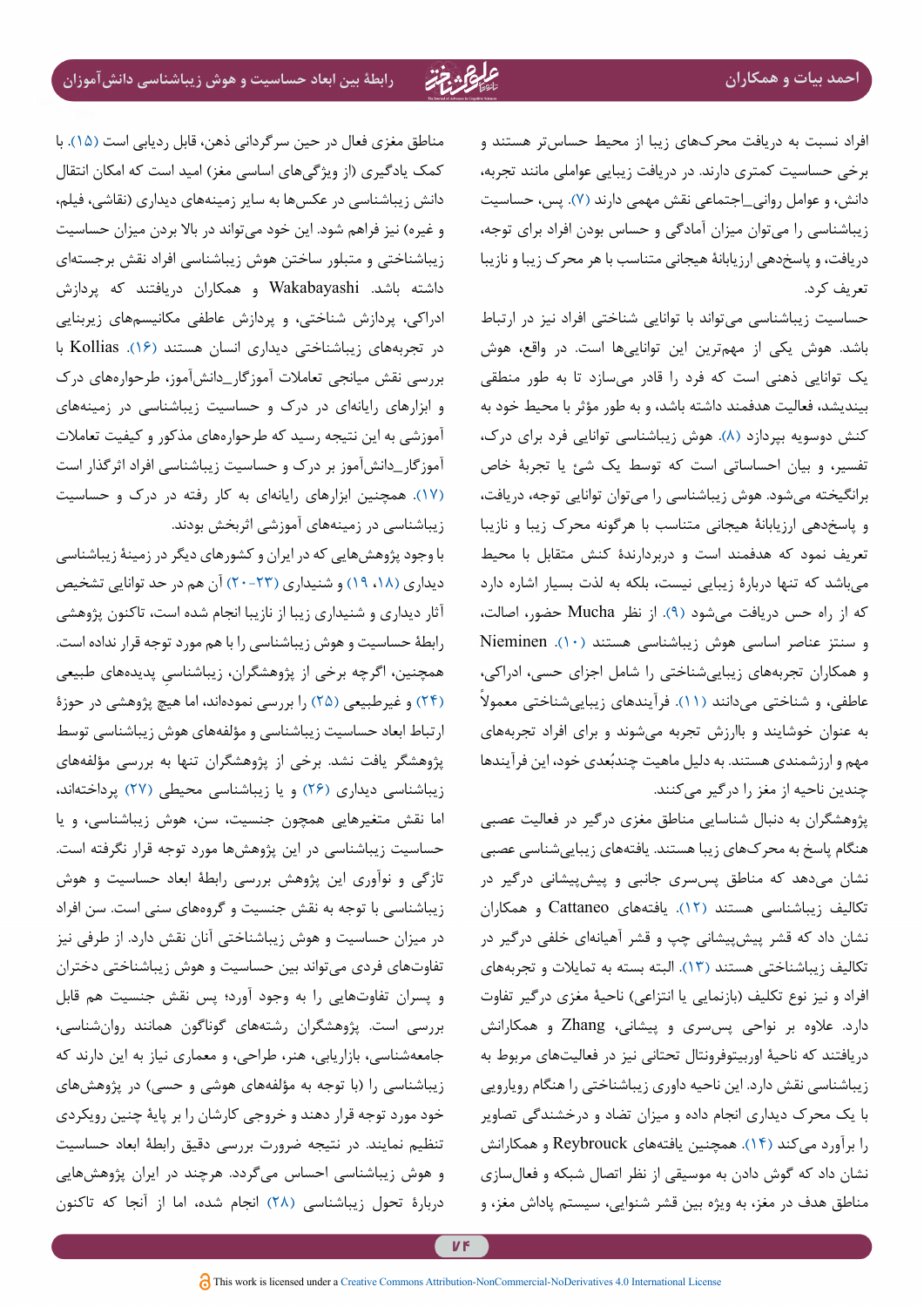پژوهشی در مورد رابطۀ ابعاد حساسیت زیباشناسی و مؤلفههای هوش زیباشناسی انجام نشده است، انجام چنین پژوهشی ضرورت دارد. پس، این پژوهش و یافتههای حاصل از آن، از این جهت اهمیت خواهند داشت که هماکنون درباره نقش سن، جنسیت، هوش زیباشناسی، و حساسیت زیباشناسی در حوزۀ زیباشناسی خأل پژوهشی وجود دارد. از نظر آموزش زیباشناسی و کاربرد آن در آموزش و پرورش، شهرسازی، معماری، تبلیغات و بازرگانی، روانشناسی، و جامعهشناسی مشکالت گوناگونی داریم. برای نمونه، در حوزۀ معماری و شهرسازی هنوز برنامۀ جامعی برای در نظر گرفتن عناصر زیباشناسی وجود ندارد [\)29\(](#page-13-0)؛ آگاهی از رابطۀ حساسیت و هوش زیباشناسی در ابعاد گوناگون و در نظر گرفتن نقش جنسیت و سن میتواند به برطرف شدن برخی از این مشکالت کمک کند. پس، میتوان با استفاده از یافتههای این پژوهش، برنامهای تدوین نمود که این موارد را در بر گیرد. همچنین، میتوان برنامههای آموزشی و بازرگانی را برپایۀ تفاوتهای سنی و جنسیتی افراد در زیباشناسی تنظیم نمود. متخصصان و کارشناسان طراحی نیز میتوانند یافتههای این پژوهش را در رشته و حرفۀ خود به کار ببرند. بیان این نکته نیز اهمیت ویژهای دارد که شناسایی روابط ساختاری

ابعاد حساسیت و هوش زیباشناسی (که تاکنون در ایران بررسی نشده) میتواند شرایط را برای پژوهشهای تحولی در زمینۀ رشد زیباشناسی و نیز مطالعات کاربردی در رشتههای هنر، تبلیغات و بازرگانی، معماری، و طراحی فراهم سازد. این موارد با در نظر گرفتن گروههای سنی و نیز توجه به جنسیت افراد، عالوه بر تازگی و نوآورانه بودن، میتواند تا حدودی خأل پژوهشی و نظری در این زمینه را برطرف سازد. همچنین از نظر عملی، بررسی و شناخت میزان حساسیت و هوش زیباشناسی کودکان و نوجوانان دختر و پسر میتواند راهنمای خوبی برای درک بهتر نیازهای آنان و تالش برای برنامهریزی هدفمند و متناسب با شرایط آنان باشد. بر اساس بررسیهای پژوهشگر، تفاوتی که این پژوهش با پژوهشهای پیشین دارد در آن است که در پژوهشهایی که تاکنون در حوزۀ زیباشناسی انجام شده، توجهی به ابعاد حساسیت زیباشناسی و مؤلفههای هوش زیباشناسی نشده و تنها به شناسایی و دستهبندی مقوالت پاسخ بسنده شده است. در همین کارهای اندک نیز نقش جنسیت و گروههای سنی در حساسیت و هوش زیباشناسی دیده نشده، اما در این پژوهش روابط ساختاری ابعاد حساسیت و هوش زیباشناسی بررسی شده و مدل مفهومی این پژوهش به صورت زیر میباشد.



شکل .1 مدل مفهومی پژوهش

با توجه به ضرورت و اهمیت پژوهش، خأل پژوهشی موجود، و نیز مبانی نظری و پیشینۀ پژوهشی موجود در زمینۀ زیباشناسی، هدف این پژوهش »بررسی رابطۀ ابعاد حساسیت و هوش زیباشناسی« میباشد و پرسشهای مورد نظر به این صورت هستند که آیا بین ابعاد حساسیت و هوش زیباشناسی روابط ساختاری وجود دارد؟ آیا بین حساسیت و هوش زیباشناسی دانشآموزان دختر و پسر تفاوت وجود دارد؟ و آیا بین حساسیت و هوش زیباشناسی در گروههای سنی گوناگون تفاوت وجود دارد؟

# **روش کار**

روش این پژوهش توصیفی و از نوع همبستگی بود. جامعۀ آماری

این پژوهش شامل تمامی دانشآموزان )دبستان، متوسطۀ نخست، و متوسطۀ دوم) شهرستان تویسرکان در سال تحصیلی ۹۹-۱۳۹۸ بود که آمار این گروه 12460 نفر میباشد. به این صورت که 4325 نفر در دورۀ دبستان، 3766 نفر در دورۀ متوسطۀ نخست، و 4369 نفر در دورۀ متوسطۀ دوم تحصیل نمودند. نمونۀ مورد نظر از میان دختران و پسران دانشآموز انتخاب شد. برای شناسایی زیرگروههای سنی مورد بررسی با این که میتوان از دستهبندی نظریههایی مانند نظریۀ پیاژه سود برد، اما با الگوبرداری از پژوهش Rashid و همکاران 5 زیرگروه سنی 7 تا 9 سال، 9 تا 11 سال، 11 تا 13 سال، 13 تا 15 سال، و 15 تا 17 سال مورد بررسی قرار گرفتند )[30](#page-13-1)(. بر این اساس، دو گروه جنسیتی و 5 ردۀ سنی خواهیم داشت و در هر یک از این زیرگروههای هر ردۀ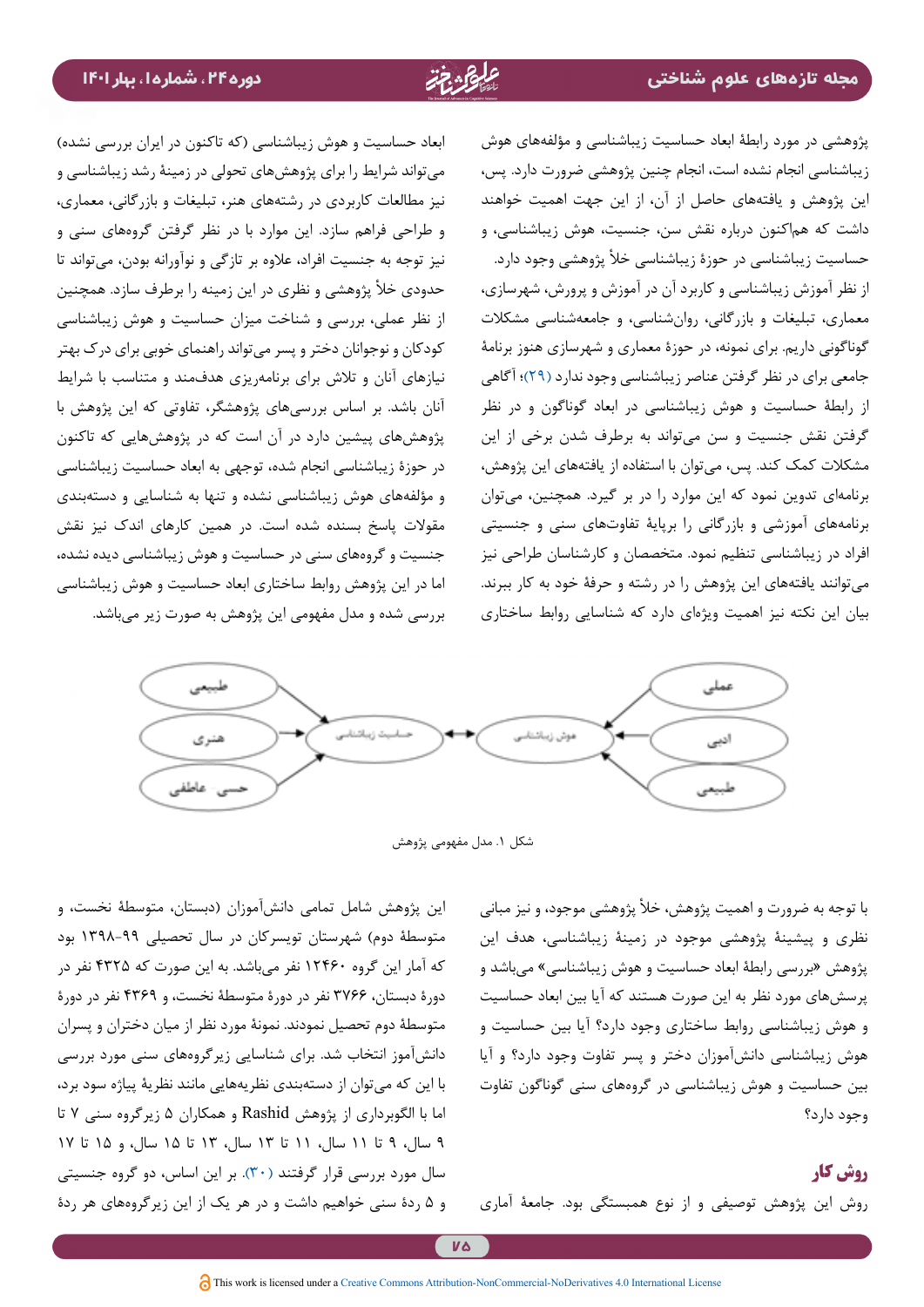سنی 30 نفر انتخاب شدند. بنابراین نمونهای با حجم 300 دانشآموز را بررسی شدند.

300 = )30 × 5 × 2( = )30 نفر شرکتکننده در هر ردۀ سنی × 5 ردۀ سنی × 2 جنسیت( = حجم نمونه

در آن به دست میآورند. ضریب آلفای کرونباخ برای این ابعاد به ترتیب ،0/77 ،0/74 و 0/67 و برای کل مقیاس 0/84 گزارش شده است. همچنین روایی محتوایی این ابزار توسط متخصصان تأیید شده و ضریب همبستگی این ابزار با هوش طبیعتگرایانه و هوش موسیقیایی گاردنر به ترتیب 0/17 و 0/21 گزارش شده است )[31\(](#page-13-2). در این پژوهش، همسانی درونی به روش آلفای کرونباخ برای سه بُعد عملی، ادبی، و طبیعی به ترتیب ۰/۷۹ ، ۰/۷۷ و ۰/۸۵ و برای کل مقیاس ۰/۸۶ به دست آمد.

**پرسشنامۀ حساسیت زیباشناسی:** این ابزار 34 گویهای توسط عبدالملکی ساخته و هنجاریابی شده است [\)32](#page-13-3)(. نمرهگذاری برپایۀ طیف لیکرت ۶ درجهای (کاملاً موافقم= ۶، موافقم= ۵، کمی موافقم= ،4 کمی مخالفم= ،3 مخالفم= 2 ً ، و کامال مخالفم= 1( انجام میشود. این پرسشنامه سه مؤلفه دارد: الف) حساسیت به زیباییهای طبیعی، ب) حساسیت به زیباییهای هنری، و ج) تأثیرپذیری حسی-عاطفی. تنها گویۀ 26 برعکس نمرهگذاری میگردد. حداقل نمره 34 و حداکثر آن 204 میباشد. جمع نمرات هر مؤلفه نشانگر نمرۀ فرد در آن مؤلفه و جمع نمرات کل نشانگر نمرۀ حساسیت زیباشناسی فرد میباشد. ضریب آلفای کرونباخ برای کل مقیاس 0/87 و برای خردهمقیاسهای حساسیت به زیباییهای طبیعی ،0/77 حساسیت به زیباییهای هنری ،0/80 و تأثیرپذیری حسی\_عاطفی 0/91 گزارش شده است [\)32](#page-13-3)(. متخصصان روایی محتوایی این ابزار را نیز تأیید نمودهاند. همچنین، با استفاده از روش آماری همبستگی پیرسون اعتبار این ابزار به روش فرمهای موازی بررسی شد و همبستگی بین حساسیت زیباشناسی با سالمت روان مثبت و معنادار به دست آمد )0/58=r). در این پژوهش، ضریب آلفای کرونباخ برای ابعاد طبیعی، هنری، و حسی\_عاطفی به ترتیب ۰/۸۵ ، ۰/۸۲ و ۰/۹۰ و برای کل مقیاس ۰/۸۸ به دست آمد.

### **یافتهها**

[جدول 1](#page-7-0) یافتههای جمعیتشناختی شرکتکنندگان را نشان میدهد.

تصادفی ساده بود. به این صورت که ابتدا برای انتخاب مدارس مورد نظر از روش خوشهای و سپس برای انتخاب شرکتکنندگان از روش تصادفی ساده استفاده شد. برای اجرای این پژوهش، ابتدا با گروه روانشناسی و دانشکدۀ علوم اقتصادی و اجتماعی دانشگاه بوعلی سینا هماهنگیهای الزم انجام و مجوز اجرای پژوهش دریافت شد. پس از آن به ادارۀ آموزش و پرورش شهرستان تویسرکان مراجعه شد و ضمن هماهنگی با کارکنان این اداره، شرکتکنندگان در این پژوهش از مدارس هدف )دخترانه و پسرانه؛ در سطوح دبستان، متوسطۀ نخست، و متوسطۀ دوم) به روش ترکیبی (ابتدا خوشهای برای انتخاب مدارس مورد نظر و سپس روش تصادفی ساده برای انتخاب شرکتکنندگان( انتخاب شدند. با مراجعۀ حضوری به مدارس انتخاب شده، شرکتکنندگان به روش تصادفی ساده انتخاب شدند و برای آنان ضرورت انجام این پژوهش، نحوۀ پاسخدهی به پرسشنامهها توضیح داده شد. با توجه به شرایط کنونی همهگیری ویروس کرونا، اجرای برخی از پرسشنامهها به صورت آنالین و برخی دیگر به صورت حضوری انجام شد. مالکهای ورود به این پژوهش، عدم ابتال به هرگونه اختالل روانی و نیز دانشآموز بودن فرد شرکتکننده )سن: بین 7 تا 17 سال(، و مالک عدم ورود داشتن هرگونه سابقۀ آموزش در زمینههای گوناگون هنر بود. برای بررسی فرضیههای این پژوهش مدل معادالت ساختاری و ضریب همبستگی پیرسون به کار رفت. نرمافزارهای مورد استفاده برای تجزیه و تحلیل دادهها -25SPSS و Lisrel بود.

روش نمونهگیری در این پژوهش ترکیبی از روش خوشهای و روش

#### **ابزارها**

**پرسشنامۀ هوش زیباشناسی:** این ابزار 26 گویهای در سال 1399 توسط رشید و مهدوی ساخته شده و در طیف ۵ درجهای لیکرت (کاملاً موافقم= ۵، موافقم= ۴، نظری ندارم= ۳، مخالفم= ۲، و کاملاً مخالفم= ۱) نمرهگذاری میشود. این پرسشنامه سه بُعد عملی، ادبی، و طبیعی هوش زیباشناسی را میسنجد که شرکتکنندگان نمرات بین 26 تا 130 را

**V**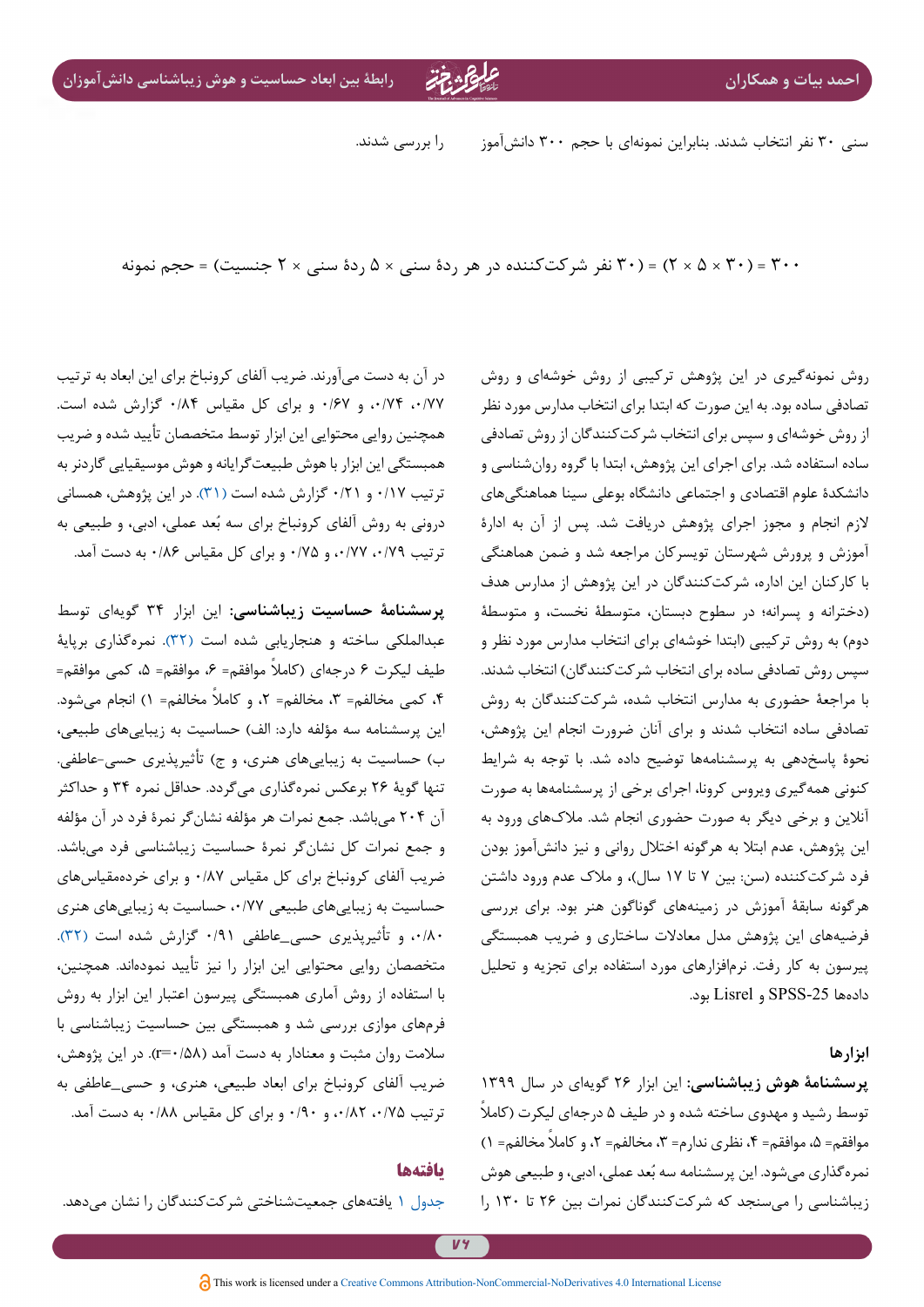|           | سن                        |                |                |                |                |         |       |  |
|-----------|---------------------------|----------------|----------------|----------------|----------------|---------|-------|--|
| کل        | ۱۵ تا ۱۵                  | ۱۵ تا ۱۳       | ۱۳ تا ۱۱       | ۱۱ تا ۹        | ۹ تا ۷         | متغيرها |       |  |
| 10.       | $\mathbf{r}$ .            | $\mathbf{r}$ . | $\mathbf{r}$ . | $\mathbf{r}$ . | $\mathbf{r}$ . | پسر     |       |  |
| 10.       | $\mathbf{r}$ .            | $\mathbf{r}$ . | $\mathbf{r}$ . | $\mathbf{r}$ . | $\mathbf{r}$ . | دختر    |       |  |
| ٧۴        | $\boldsymbol{\mathsf{N}}$ | $\mathcal{V}$  | ١۵             | 14             | ٢٣             | لر      |       |  |
| 54        | $\mathsf{L}$              | ١٢             | ٧              | ١٩             | ۶              | ترک     |       |  |
| ۴۱        | ٩                         | $\mathsf{L}$   | ١.             | ٣              | ٩              | کرد     | قوميت |  |
| $\lambda$ | ٢٣                        | ٢۴             | ٢٣             | $\mathbf{r}$   | ۱۸             | فارس    |       |  |
| ٢٣        | ٧                         | ۴              | ۴              | ۴              | ۴              | ساير    |       |  |

<span id="page-7-0"></span>جدول ١. یافتههای جمعیتشناختی مربوط به شرکتکنندگان

جدول ۲. یافتههای توصیفی مربوط به حساسیت و هوش زیباشناسی

| انحراف معيار             | ميانگين         | بيشترين        | كمترين       | مؤلفهها   | متغير            |  |
|--------------------------|-----------------|----------------|--------------|-----------|------------------|--|
| Y/11                     | TY/Y            | ۵٧             | ۱۶           | عملی      |                  |  |
| $\Upsilon/\Upsilon$      | 15/71           | $\mathsf{r}$ . | $\mathbf{r}$ | ادبى      | هوش زیباشناسی    |  |
| $T/\mathcal{F}$          | $1Y/\Delta\tau$ | ۲۵             | ۶            | طبيعى     |                  |  |
| $\lambda$ /۶۲            | $\Delta f/ff$   | ۶۶             | ٢٢           | حسى_عاطفى | حساسیت زیباشناسی |  |
| $\lambda/\Delta\Upsilon$ | f.401           | ۶۰             | ۱۹           | هنری      |                  |  |
| 9/15                     | 559             | ٧٨             | ٣١           | طبيعى     |                  |  |

نشان میدهد که بیشترین همبستگی بین حساسیت به مناظر طبیعی و حساسیت حسی\_عاطفی )0/78=r؛ 0/001<P )است و کمترین ضریب همبستگی بین بُعد هنری حساسیت زیباشناسی با مؤلفۀ طبیعی هوش زیباشناسی (۲۶/۰۰=r) میباشد که از نظر آماری معنادار است (۰،۰۰۱-.p).

برای بررسی فرضیۀ نخست پژوهش مبنی بر اینکه بین ابعاد حساسیت و هوش زیباشناسی روابط ساختاری وجود دارد، ابتدا ماتریس همبستگی ابعاد حساسیت و هوش زیباشناسی گزارش شده است.

<span id="page-7-1"></span>ماتریس همبستگی مؤلفههای مربوط به متغیرهای پژوهش )[جدول 3\(](#page-7-1) 

| مؤلفهها | هوش زیباشناسی |  |  | حساسيت زيباشناسي |   |  |
|---------|---------------|--|--|------------------|---|--|
|         |               |  |  |                  | ۵ |  |
| ۱. عملی |               |  |  |                  |   |  |
| ۲. ادبی | $\cdot$ /۴۳*  |  |  |                  |   |  |

جدول ٣. ماتریس همبستگی ابعاد حساسیت و هوش زیباشناسی

**VV**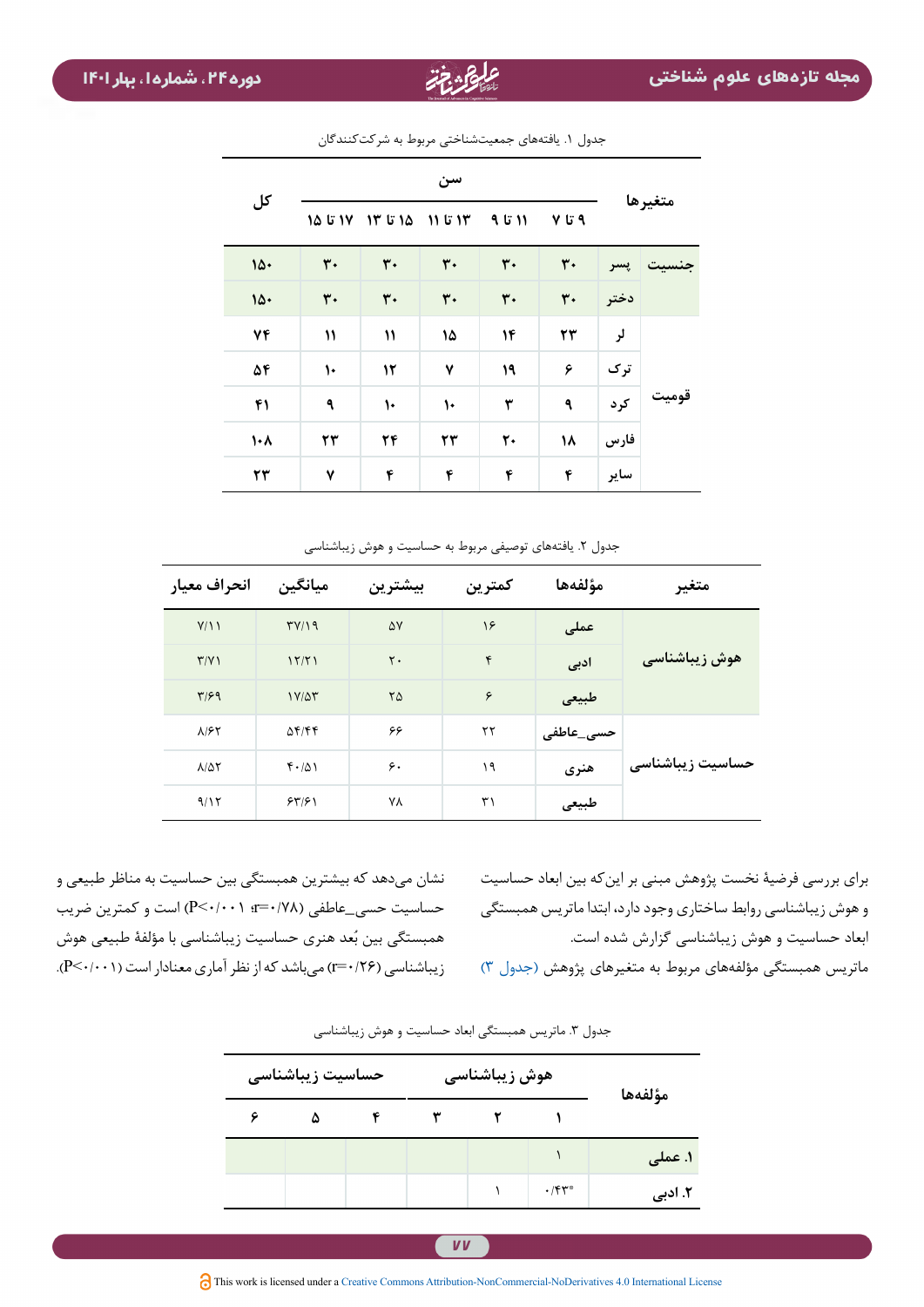**احمد بیات و همکاران رابطۀ بین ابعاد حساسیت و هوش زیباشناسی دانشآموزان**

| مؤلفهها                | هوش زیباشناسی        |                    |                    | حساسيت زيباشناسي       |      |   |  |  |
|------------------------|----------------------|--------------------|--------------------|------------------------|------|---|--|--|
|                        |                      |                    | ٣                  | ۴                      | ۵    | ۶ |  |  |
| ٣. طبيعي               | $\cdot$ /f $\cdot$ * | .75                |                    |                        |      |   |  |  |
| ۴. حسی_عاطفی           | $\cdot$ /۳۵*         | $\cdot/\Delta V^*$ | $\cdot$ /۳۲        |                        |      |   |  |  |
| ۵. هنري                | $\cdot$ /۴۹*         | .701               | .179               | $\cdot$ /۴ $\Lambda^*$ |      |   |  |  |
| ۶. طبیعی               | $\cdot$ /٢٨*         | $\cdot$ /٢٨*       | $\cdot$ /۳ $\cdot$ | $\cdot$ /Y $\wedge^*$  | .19. |   |  |  |
| $P<\cdot$ / $\cdot$ \* |                      |                    |                    |                        |      |   |  |  |



Chi-Square=169.48, df=87, P-value=0.00000, RMSEA=0.011

<span id="page-8-0"></span>[شکل 2](#page-8-0) نشان میدهد که بین ابعاد حساسیت و هوش زیباشناسی ارتباط معنادار وجود دارد )0/001<P). ارتباط بین حساسیت زیباشناسی با هوش زیباشناسی نیز معنادار است. همچنین مقدار خیدو 169/48 و درجۀ آزادی 87 به دست آمد.

<span id="page-8-1"></span>بررسی شاخصهای برازش مدل )[جدول 4\(](#page-8-1) نشان داد که خیدوی نسبی )1/948( حاکی از یک وضعیت قابل قبول برای مدل است. شاخص برازش افزایش )CFI )و شاخص نیکویی برازش )GFI ) به ترتیب برابر با 0/92 و 0/91 به دست آمد که قابل قبول هستند. همچنین شاخصهای برازش هنجار بنتر\_بونت )NFI )و ریشۀ دوم

مربعات باقیمانده )RMSEA )به ترتیب برابر با 0/91 و 0/011 هستند که نشان میدهد که مدل به خوبی برازش شده است.

[جدول 5](#page-9-0) اثرات آزمون شده بین مؤلفههای مورد بررسی را در مدل معادالت ساختاری نشان میدهد. بر این اساس بیشترین برآورد مربوط به اثر بُعد طبیعی حساسیت زیباشناسی بر مؤلفۀ طبیعی هوش زیباشناسی (۰/۸۷) و کمترین برآورد مربوط به اثر بُعد عملی حساسیت زیباشناسی بر مؤلفۀ حسی\_عاطفی هوش زیباشناسی است )0/45(. همۀ اثرات برآورد شده در سطح کمتر از 0/01 معنادار میباشند  $(P<\cdot/\cdot\cdot)$ 

|                  |             | -----       |             |          |                    |
|------------------|-------------|-------------|-------------|----------|--------------------|
| <b>RMSEA NFI</b> |             | - GFI       | – CFI       | $X^2/df$ | مدا ،              |
|                  | $\cdot$ /9) | $\cdot$ /9) | $\cdot$ /95 | 1/948    | ا یک عامل <i>ی</i> |

جدول ۴. شاخصهای برازش مدل

شکل ۲. الگوی برآورد شدۀ روابط ساختاری متغیرها و مؤلفههای مورد بررسی (ضرایب استاندارد)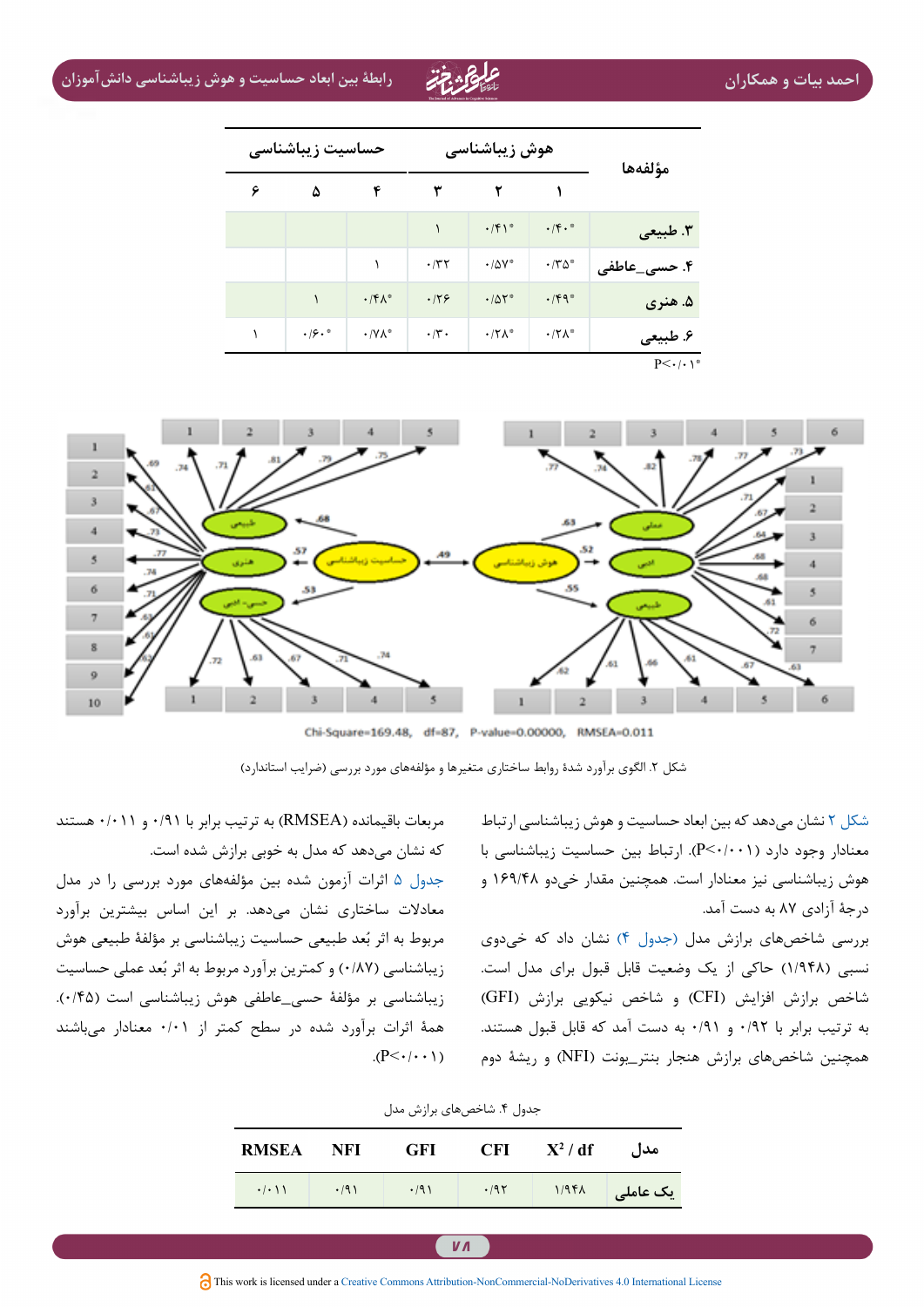| مقدار احتمال       | تأثيرات كل                                         | تأثيرات غيرمستقيم        | تأثيرات مستقيم        | مؤلفهها            |
|--------------------|----------------------------------------------------|--------------------------|-----------------------|--------------------|
| $\cdot/\cdot\cdot$ | $\cdot$ /۴۴                                        | $\equiv$                 | .759                  | عملی بر حسی_عاطفی  |
| $\cdot/\cdot\cdot$ | $\cdot$ / $\Delta$ 9                               | $\overline{\phantom{a}}$ | $\cdot/\Delta$ 9      | عملی بر هنری       |
| $\cdot/\cdot\cdot$ | .78                                                | $\qquad \qquad -$        | .197                  | عملی بر طبیعی      |
| $\cdot/\cdot\cdot$ | .188                                               | $\overline{a}$           | .798                  | ادبی بر حسی_عاطفی  |
| $\cdot/\cdot\cdot$ | $\cdot$ /00                                        |                          | .700                  | ادبی بر هنری       |
| $\cdot/\cdot\cdot$ | $\boldsymbol{\cdot}$ / $\boldsymbol{\mathsf{y}}$ / | $\bar{ }$                | .791                  | ادبی بر طبیعی      |
| $\cdot/\cdot\cdot$ | .199                                               |                          | .166                  | طبیعی بر حسی_عاطفی |
| $\cdot/\cdot\cdot$ | $\cdot$ /۴۸                                        | $\overline{\phantom{0}}$ | $\cdot$ /۴۸           | طبیعی بر هنری      |
| $\cdot/\cdot\cdot$ | $\boldsymbol{\cdot}$ /<br>AV                       | $\overline{\phantom{a}}$ | $\cdot/\lambda\gamma$ | طبیعی بر طبیعی     |

جدول ۵. اثرات آزمون شدۀ مؤلفههای مورد بررسی در مدل معادلات ساختاری

<span id="page-9-0"></span>برای بررسی فرضیۀ دوم )بین حساسیت و هوش زیباشناسی دانشآموزان دختر و پسر تفاوت وجود دارد) و فرضیۀ سوم (بین حساسیت و هوش زیباشناسی در گروههای سنی گوناگون تفاوت وجود دارد) از روش مانوا استفاده شد. پیشفرض همگنی کوواریانسها به کمک آزمون ام. باکس (P>٠/٠٠١) و پیشفرض همگنی واریانسها با آزمون لون (P>٠/٠٠١) بررسی و تأیید شد. همچنین نتایج آزمون کرویت بارتلت نشان داد که همبستگی متعارفی بین واریانس متغیرهای مورد بررسی وجود دارد  $(P<\cdot/\cdot\cdot)$ 

<span id="page-9-1"></span>نتایج آزمون تحلیل واریانس چندمتغیری برای بررسی تفاوت حساسیت و هوش زیباشناسی دانشآموزان دختر و پسر نشان داد که بین

دانشآموزان دختر و پسر از نظر حساسیت و هوش زیباشناسی تفاوت معنادار وجود دارد؛ زیرا طبق شاخص اثر پیالیی، F محاسبه شده )517/54( در سطح 0/05<P معنادار میباشد )0/001=P). همچنین ضریب اتای محاسبه شده (۰/۹۸۳) مقدار قابل قبولی ارزیابی میگردد. یعنی بیش از 98 درصد تفاوت دانشآموزان دختر و پسر ناشی از تفاوت آنان در حساسیت و هوش زیباشناسی است.

مندرجات [جدول 6](#page-9-1) با مقایسه تفاوت میانگین حساسیت و هوش زیباشناسی دختران و پسران، نشان میدهد که تفاوت بین این دو گروه از نظر حساسیت و هوش زیباشناسی )0/05<P )معنادار مے باشد.

| متغيرها          | گروه |                          | تفاوت میانگین حخطای استاندارد | مقدار احتمال                        |
|------------------|------|--------------------------|-------------------------------|-------------------------------------|
| حساسيت زيباشناسي | دختر | $\frac{1}{2}$            | $1/F\Delta Y$                 | $\cdot/\cdot$ ) $\Upsilon$          |
|                  | پسر  | $-\frac{1}{\pi}$         | $1/F\Delta Y$                 | $\cdot/\cdot$ ) $\Upsilon$          |
| هوش زیباشناسی    | دختر | $-\mathbf{f}/\mathbf{f}$ | ۱/۳۲۵                         | $\cdot$ / $\cdot$ \ $\Delta$        |
|                  | پسر  | ۴۱۴                      | ۱/۳۲۵                         | $\cdot$ / $\cdot$ $\wedge$ $\wedge$ |

جدول ۶. مقایسههای زوجی حساسیت و هوش زیباشناسی دختران و پسران

بین این گروهها از نظر حساسیت و هوش زیباشناسی تفاوت آماری معنادار وجود دارد؛ زیرا طبق شاخص اثر پیالیی، F محاسبه شده همچنین، نتایج آزمون تحلیل واریانس چندمتغیری برای بررسی تفاوت بین گروهای سنی از نظر حساسیت و هوش زیباشناسی نشان داد که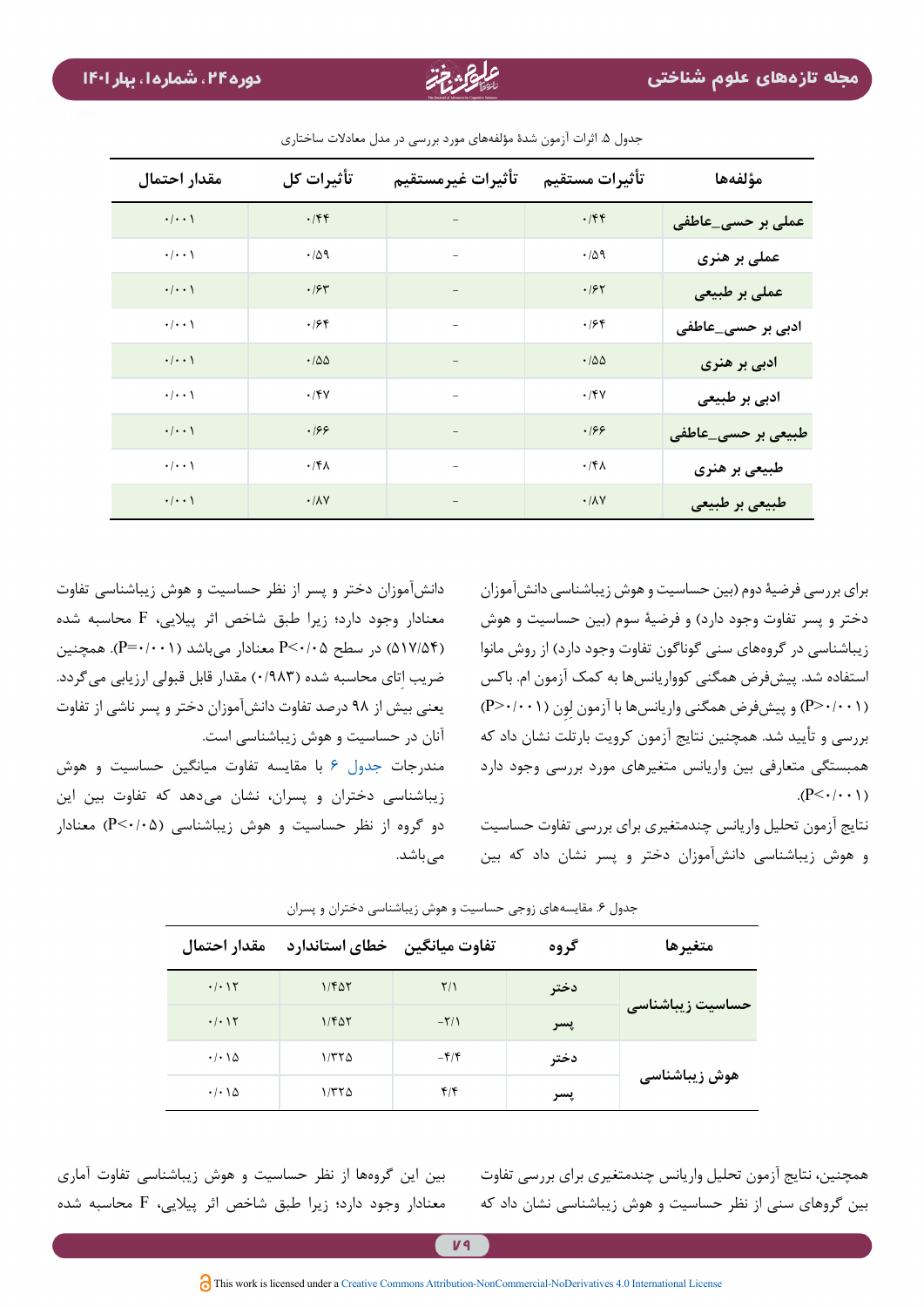)874/28( در سطح 0/05<P معنادار میباشد )0/001=P). همچنین ضریب اتای محاسبه شده (۰/۸۵۴) مقدار قابل قبولی ارزیابی میگردد. یعنی بیش از 85 درصد تفاوت گروههای سنی مورد بررسی در این پژوهش ناشی از تفاوت آنان در حساسیت و هوش زیباشناسی است.

### **بحث**

هدف پژوهش حاضر بررسی رابطۀ ابعاد حساسیت و هوش زیباشناسی در دانشآموزان و مقایسه این متغیرها برپایۀ جنسیت و سن بود. مدل معادالت ساختاری برای تجزیه و تحلیل دادهها نشان داد که بین حساسیت و هوش زیباشناسی رابطۀ مثبت و معنادار وجود دارد. همچنین بین ابعاد حساسیت زیباشناسی و مؤلفههای هوش زیباشناسی دانشآموزان رابطۀ معنادار به دست آمد. این یافته با نتایج پژوهش Istok و همکاران در بررسی پاسخهای افراد به محرکهای شنیداری همسو است )[20\(](#page-12-14). همچنین با نتایج پژوهش Rashid و Worrell که زیباشناسی را در دانشآموزان ایرانی بررسی کردهاند، همسو میباشد )[33\(](#page-13-4). در تبیین این یافته میتوان گفت از آنجا که هوش زیباشناسی دربردارندۀ توجه، دریافت، و پاسخ دادن به محرکهای زیبا و نازیباست، حساسیت زیباشناسی هم نیازمند توجه و تمرکز و نیز فهمیدن مفاهیم موجود در چنین محرکهایی است. بنابراین هرگاه کسی حساسیت زیباشناختی باالتری نسبت به محرکهای پیرامون خود داشته باشد، هوش زیباشناختی او بیشتر متبلور و پدیدار میشود. همچنین با توجه به اصل مهم تمرین و تکرار در حوزۀ پرورش مهارتها و تواناییهای انسان، کسی که حساسیت بیشتری به محرکها نشان دهد، تمرین و تکرار بیشتری نموده و در درک و فهم محرکهای زیبا پیشرفت میکند. هر چند بخش زیادی از هوش و هوشبهر وابسته به ژنتیک و عوامل زیستی است، اما پرورش آن و فراهم شدن شرایط برای رشد مداوم هوش در حوزۀ زیباشناسی میتواند در ارتباط با میزان حساسیتی باشد که فرد در مورد محرکهای گوناگون از خود نشان میدهد. این نکته در دوران کودکی و نوجوانی اهمیت دوچندان دارد. زیرا در این دوران فرد همیشه در حال یادگیری، طرح مسئله و حل آن، آزمون و خطا، و به طور کل تجربه کردن دنیای بیرون از خویش است. در کنار ارتباط بین حساسیت و هوش زیباشناسی، بین مؤلفههای این متغیرها نیز روابط مثبت و معنادار به دست آمده است. البته این روابط در بین جمعیتها و گروههای مختلف با هم تفاوت دارد. این امر میتواند به پژوهشگران نشان دهد که چرا برخی از افراد درک بهتری از پدیدهها دارند و توصیف زیباشناختی عمیقتری را از آن ارائه میکنند؛ در حالی که در پاسخ به همان محرک یا پدیده، دیگران چنین پاسخ و توصیفی را ندارند.

یافتۀ دیگر این پژوهش چنین بود که بین حساسیت و هوش زیباشناسی دانشآموزان دختر و پسر تفاوت وجود دارد. این یافته با نتایج پژوهش Crickmore همسو است )[23\(](#page-12-16). او با بررسی زیباشناسی موسیقایی زنان و مردان دریافت که بین این دو گروه از نظر آماری تفاوت معنادار وجود دارد. عبدالمالکی با طراحی و ساخت آزمون حساسیت زیباشناسی دریافت که شرکتکنندگان زن و مرد از نظر حساسیت زیباشناسی با هم تفاوت دارند )[32](#page-13-3)(. این یافته نیز با یافتههای پژوهش حاضر همسو میباشد. در تبیین این یافته میتوان گفت که برپایۀ تفاوتهای فردی موجود بین دختران و پسران، بین حساسیت و هوش زیباشناسی دانشآموزان دختر و پسر تفاوت وجود دارد. نمونۀ مورد بررسی در این پژوهش کودکان و نوجوانان بودند. این افراد از نظر رشدی در سنینی قرار دارند که در حال دگرگونیهای گسترده هستند و دختران و پسران از نظر سرعت و مراحل رشدی جسمی، هیجانی، و شناختی با هم تفاوتهای زیادی دارند. تواناییهای عصب\_روانشناختی دختران و پسران در دریافت و پردازش محرکهای حسی )به ویژه محرکهای دیداری و شنیداری) تفاوتهای اساسی دارد (۸).

بین حساسیت و هوش زیباشناسی در گروههای سنی نیز تفاوت معنادار به دست آمد. این یافته با نتایج رشید و همکاران در بررسی تحول زیباشناسی دانشآموزان ایرانی همسو میباشد )[30\(](#page-13-1). آنها دریافتند که بین توانایی زیباشناسی دانشآموزان دورههای تحصیلی گوناگون تفاوت معنادار وجود دارد. در پژوهشی دیگر نیز با بررسی تحول زیباشناسی دانشآموزان ایرانی مشخص شد که افراد در سنین گوناگون با هم تفاوت معنادار دارند که با یافته این پژوهش همسو است )[33\(](#page-13-4). در تبیین این یافته میتوان گفت که در جریان رشد هیجانی و شناختی دگرگونیهای زیادی روی میدهد و توانایی فرد برای توجه، درک، و تجزیه و تحلیل محرکهای دنیای پیرامون خود در جریان رشد تغییر میکند. این دگرگونیها باعث به وجود آمدن تفاوتهایی بین گروههای سنی میشود. با رشد و تحول مغز قدرت پردازش محرکهای حسی و نیز پردازشهای هیجانی در افراد بیشتر میشود. کودک در دورۀ پیشعملیاتی با وجود رسیدن به برخی از تواناییهای ذهنی اما هنوز در پردازش محرکهای دیداری و شنیداری و کار روی آنها محدودیت دارد؛ اما افراد در دورۀ عملیاتی و نوجوانان در دورۀ عملیات صوری تواناییهای ذهنی برجستهای برای دریافت، پردازش، و پاسخ به محرکهای گوناگون دارند. برای نمونه دستهبندی کردن، بازگشتپذیری، و توجه به جنبهها و ابعاد گوناگون یک پدیده از جمله مهارتهای ذهنی هستند که در دوران عملیاتی و عملیات صوری پدیدار میشوند )[34\(](#page-13-5). پس، فرد در هر دورۀ سنی مهارتها و قابلیتهای ذهنی خاص خود را دارد و با توجه به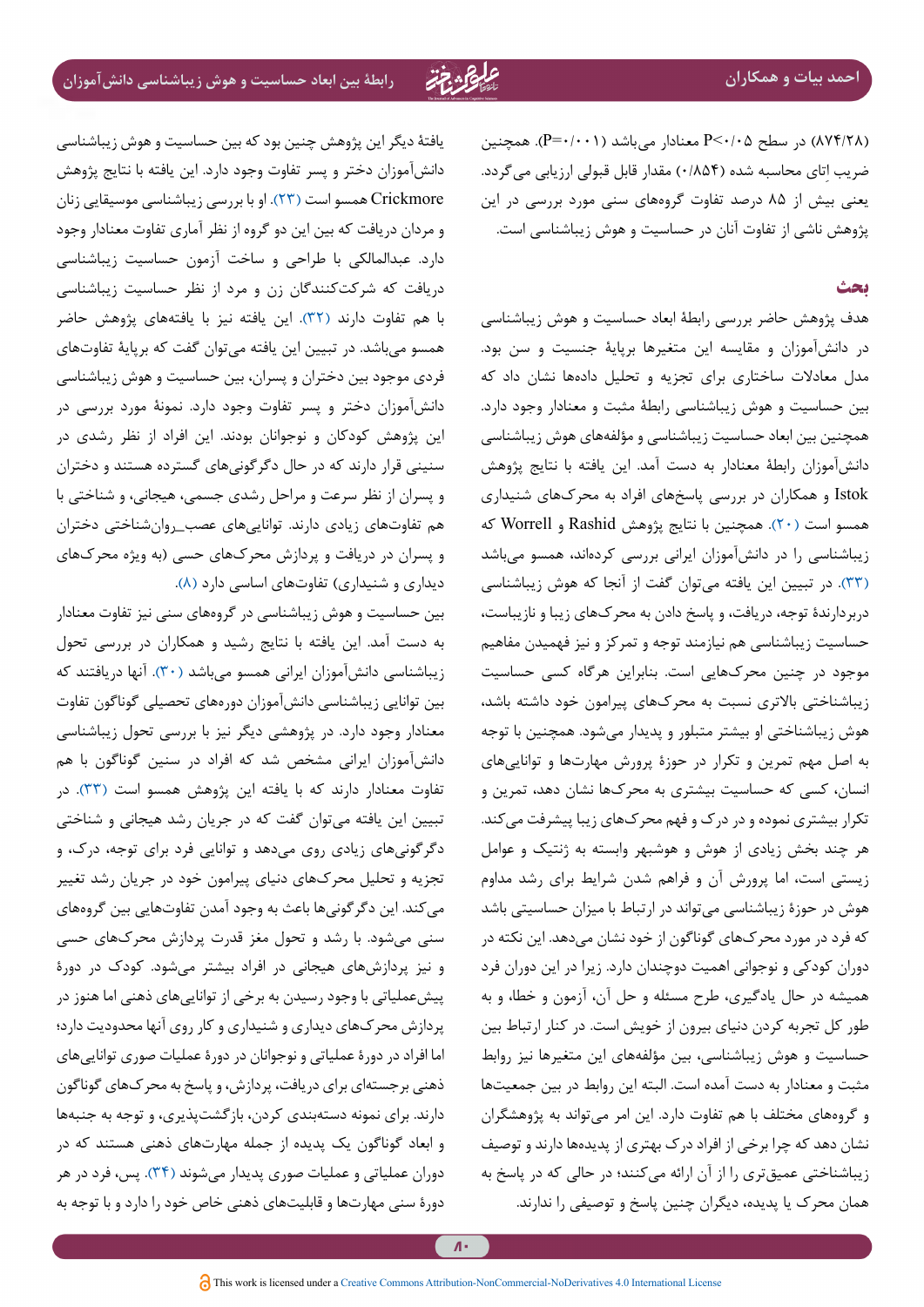این قابلیتها است که به محرکهای دیداری و شنیداری پاسخ میدهد و در حساسیت و هوش زیباشناسی تفاوتهای بین گروههای سنی پدیدار میشود.

روش گردآوری دادههای این پژوهش (پرسشنامه) را میتوان به عنوان یکی از محدودیتهای اصلی آن نام برد. اجرای آنالین برخی از پرسشنامهها به خاطر همهگیری کرونا از دیگر محدودیتهای این پژوهش است. به دیگر پژوهشگران عالقهمند به پژوهش در حوزۀ زیباشناسی پیشنهاد میشود که برای گردآوری دادههای خود از روشهای مصاحبه و ارائۀ محرکهای دیداری و شنیداری و مانند اینها استفاده نمایند. همچنین پیشنهاد میشود که شاخصهای سالمت روان، بهزیستی روانی، خالقیت، خودکارآمدی، و خودباوری در ارتباط با زیباشناسی و در جوامع آماری گوناگون مورد بررسی قرار گیرد.

# **نتیجهگیری**

یافتههای این پژوهش نشان داد که مدل مورد بررسی از نظر آماری برازش قابل قبولی دارد. در نتیجه، دادههای گردآوری شده و یافتههای به دست آمده از تجزیه و تحلیل آنها فرضیههای پژوهشی و مدل مفهومی پژوهش را تأیید میکنند. روابط بین مسیرهای مورد بررسی در مدل نشان داد که بین حساسیت و هوش زیباشناسی رابطۀ معنادار وجود دارد. همچنین ابعاد حساسیت و هوش زیباشناسی ارتباط دارند. تفاوت بین دختر و پسر و تفاوت بین گروههای سنی از نظر حساسیت و هوش زیباشناسی نیز از نظر آماری معنادار به دست آمد. وجود رابطۀ مثبت و معنادار بین ابعاد حساسیت و هوش زیباشناسی و تعیین میزان این روابط، میتواند به برنامهریزان، سیاستگذاران، متخصصان، و کارشناسان حوزۀ آموزش و پرورش کمک کند تا هدفگذاریها و سیاستگذاریهای آموزشی و پرورشی خود را در راستای مؤلفههایی تنظیم کنند که اثر بیشتری را بر بهبود مهارتهای هنری و زیباشناختی دارند. برنامهریزان، سیاستگذاران، و کارکنان در بخش آموزش و پرورش باید به این موارد توجه داشته باشند. هنرآموزان و دانشجویان رشتههای هنری نیز میتوانند یافتههای به دست آمده در این پژوهش

### را مورد توجه قرار دهند.

# **مالحظات اخالقی پیروی از اصول اخالق در پژوهش**

اصول اخالقی در پژوهش همانند رضایت آگاهانه و کمترین احتمال خطر در این پژوهش رعایت شده است. از آنجا که شرکتکنندگان در گروههای سنّی کمتر از ۱۸ سال بودند، هماهنگی و جلب رضایت با پدر و مادر آنان نیز به عمل آمد. ضمناً اصل اخلاقی محرمانگی و رازداری اطالعات شرکتکنندگان نیز در این پژوهش رعایت شده است.

## **مشارکت نویسندگان**

احمد بیات: نگارش، تجزیه و تحلیل، و پیگیری پذیرش و انتشار مقاله. خسرو رشید: استاد راهنما، ارائۀ راهنمایی دربارۀ ویرایش مقاله. رسول کردنوقابی: استاد مشاور، توضیح نکات روششناختی. ابوالقاسم یعقوبی: استاد مشاور، ویرایش مقاله.

### **منابع مالی**

این پژوهش با هزینۀ شخصی نویسندۀ نخست انجام شده و هیچگونه حامی مالی نداشته است.

## **تشکر و قدردانی**

این مقاله برگرفته از رسالۀ دکتری نویسندۀ نخست مقاله )به شماره فعالیت 21755 و تاریخ تصویب 25 خرداد 1399( مصوب دانشکدۀ علوم اقتصادی و اجتماعی دانشگاه بوعلی سینا همدان است، از این رو بر خود واجب میدانیم که از همۀ شرکتکنندگان در این پژوهش و نیز کارکنان ادارۀ آموزش و پرورش شهرستان تویسرکان نهایت سپاس و قدردانی را به عمل آوریم.

## **تعارض منافع**

این مقاله برای هیچ یک از نویسندگان تعارض منافع ندارد.

#### **References**

<span id="page-11-1"></span><span id="page-11-0"></span>1. Holling-Dill R. History of western philosophy. Abdul Hossein Azarang, Trans. Tehran: Qoqnoos; 2016. (Persian) 2. Vaziri A. Aesthetics in the art of nature. Tehran: Tehran University; 2011. (Persian)

<span id="page-11-2"></span>3. Lanzoni S. Practicing psychology in the art gallery: Vernon Lee's aesthetics of empathy. Journal of the History of the Be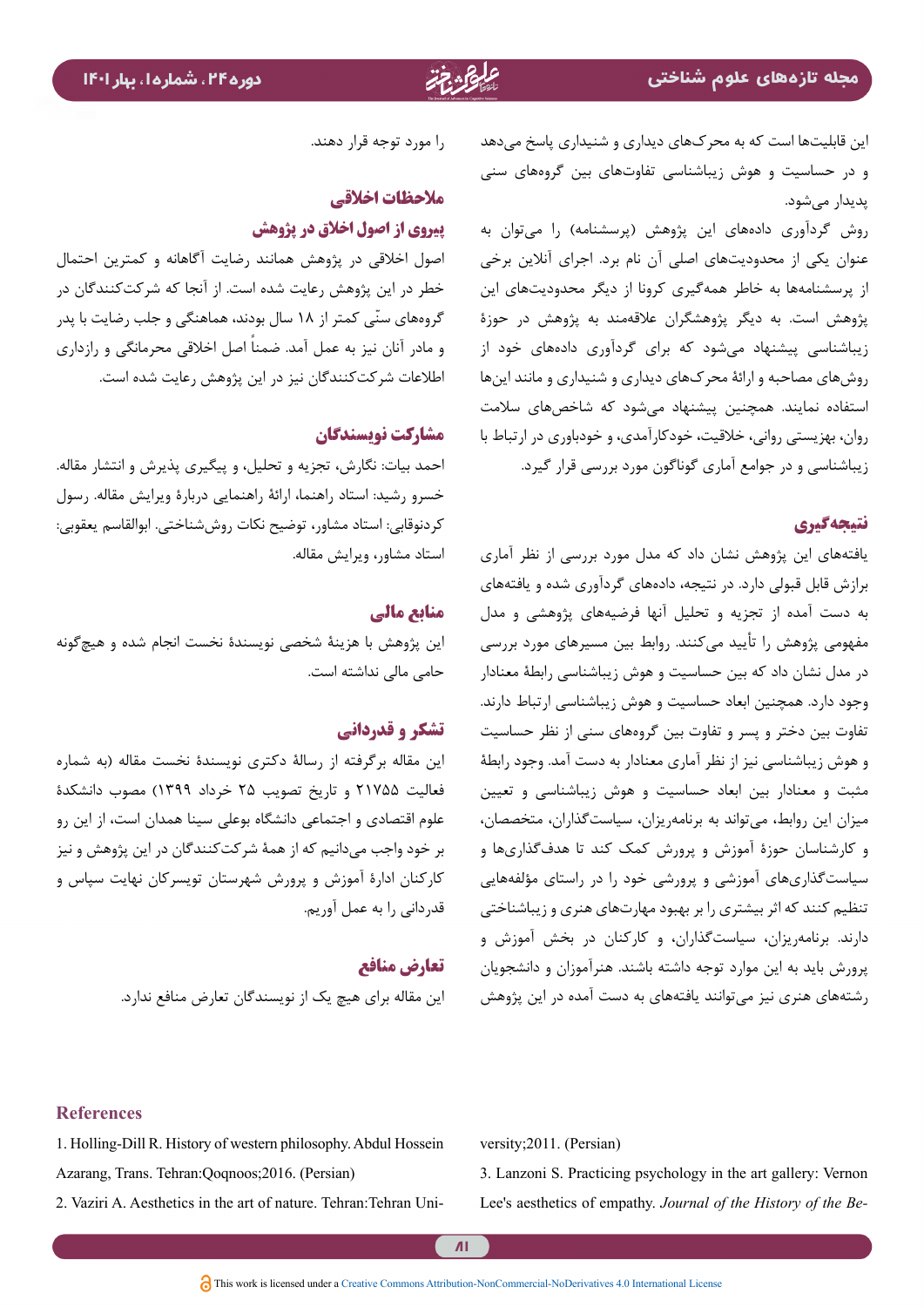havioral Sciences. 2009;45(4):330-354.

<span id="page-12-0"></span>4. Pakasi R. The influence of aesthetic sensitivity quality towards art creation ability of students in arts education study program. Archaeology of Egypt. 2020;17(7):4991-5001.

<span id="page-12-1"></span>5. Tan SK, Leung WK, Tang AT, Zwahlen RA. Facial profile persons. American Journal of Orthodontics and Dentofacial erences of Hong Kong Chinese orthognathic patients and laystudy using 3-dimensional photographs to assess esthetic pref-Orthopedics. 2022;161(2):e105-113.

<span id="page-12-2"></span>6. Corradi G, Belman M, Curro T, Chuquichambi EG, Rey C, Nadal M. Aesthetic sensitivity to curvature in real objects and abstract designs. Acta Psychologica. 2019;197:124-130.

<span id="page-12-3"></span>7. Grotter Y. Aesthetics in architecture. Mojtaba Dolatkhah, Solmaz Hemmati, Trans. Tehran:Dolatmand:2013. (Persian)

<span id="page-12-4"></span>8. Seif A. Modern educational psychology. Tehran: Doran: 2016. (Persian)

<span id="page-12-5"></span>9. Brown P. Aesthetic Intelligence. 2021. [Updated 20 April, 2021; cited 25 January, 2022]. https://aestheticintelligencelabs. /com

<span id="page-12-6"></span>10. Mucha RT. Aesthetic intelligence cultivating an artistic mindset. Organization Development. 2008;26(3):2-27.

<span id="page-12-7"></span>en M. The development of aesthetic responses to music and 11. Nieminen S, Istok E, Brattico E, Tervaniemi M, Huotilaintheir underlying neural and psychological mechanisms. Cortex. 2011;47(9):1138-1146.

<span id="page-12-8"></span>ing. Progress in Brain Research. 2013;204:159-168. 12. Jacobsen T. On the electrophysiology of aesthetic process-

<span id="page-12-9"></span>13. Cattaneo Z, Lega C, Gardelli C, Merabet LB, Cela-Conde thetic appreciation of representational and abstract art: A TMS CJ, Nadal M. The role of prefrontal and parietal cortices in esstudy. Neuroimage. 2014;99:443-450.

<span id="page-12-10"></span>14. Zhang W, Lai S, He X, Zhao X, Lai S. Neural correlates for aesthetic appraisal of pictograph and its referent: An fMRI study. Behavioural Brain Research. 2016;305:229-238.

<span id="page-12-11"></span>15. Reybrouck M, Vuust P, Brattico E. Brain connectivity networks and the aesthetic experience of music. *Brain Sciences*. 2018:8(6):107.

<span id="page-12-13"></span><span id="page-12-12"></span>16. Wakabayashi M, Kitaguchi M, Sato H, Naito T. Experi-<br>mental-verification for perceptual and cognitive processing of visual aesthetic experiences. *Vision Research*. 2021;185:68-76. 17. Kollias A. Aesthetic perception in educational contexts, the mediational role of teacher-student's interactions, the schemas of perception and the computer artifacts employed [PhD Dissertation]. Brighton:University of Sussex;1997.

<span id="page-12-18"></span>18. Abolghasemi MR. Notes on the aesthetics of Islamic painting. *Iranian Studies*. 2015;5(1):15-32. (Persian)

<span id="page-12-17"></span>19. Bouchier M. Aestheticization of public space. Mansouri M. Trans. *Manzar*. 2015:7(30):31-41. (Persian)

<span id="page-12-14"></span>vaniemi M. Aesthetic responses to music: A questionnaire 20. Istok E, Brattico E, Jacobsen T, Krohn K, Müller M, Terstudy. *Musicae Scientiae*. 2009;13(2):183-206.

21. Juslin PN. From everyday emotions to aesthetic emotions: Towards a unified theory of musical emotions. Physics of Life Reviews. 2013;10(3):235-266.

<span id="page-12-15"></span>22. Bar-Elli G. The aesthetic value of performing music. Aes-<br>*thetic Education*. 2017;51(1):84-97.

<span id="page-12-16"></span>23. Crickmore L. The measurement of aesthetic emotion in music. Frontiers in Psychology. 2017;8:651.

<span id="page-12-20"></span>24. Abbasi Ghadi V, Azadbakht M, Tajvar Y, Akbarzadeh M. Aesthetics assessment of Hyrcanian native tree plants (Case study: Sari city). *Iranian Journal of Horticultural Science*. 2018;49(2):515-527. (Persian)

<span id="page-12-19"></span>ran; management of Tehran's streetscapes through four epochs. 25. Atashinbar M. Aesthetics of streetscapes in the city of Teh-Manzar, the Scientific Journal of Landscape. 2012;4(19):12-19. (Persian)

<span id="page-12-22"></span>26. Sohrabian G, Habib F. Explain the aesthetic components of the night city landscape. *Urban Management*. 2015;41:187-204. (Persian)

<span id="page-12-21"></span>27. Berlint A, Alafchi J. Environmental aesthetics. Aesthetics. 2007;16:283-295. (Persian)

<span id="page-12-23"></span>28. Rashid Kh, MehrMohammadi M, Delavar A, Qatrifi M. Investigating the stages of aesthetic development in students in (Persian Tehran. *Educational Innovations*, 2008:7(27):97-123. (Persian)